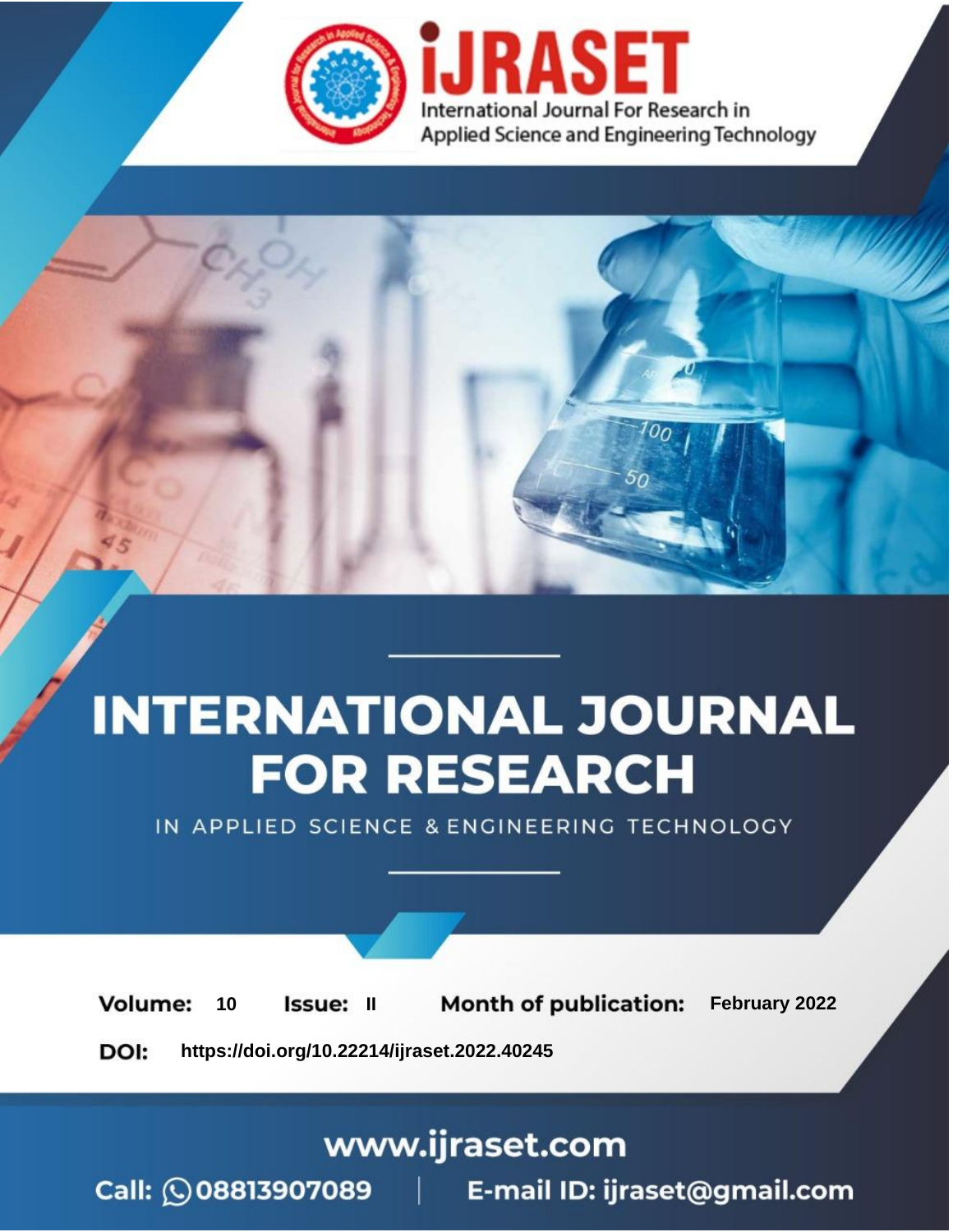

### **Literature Survey for Lung Cancer Analysis and Prediction**

Gayathri Devi Nagalapuram<sup>1</sup>, Varshashree D<sup>2</sup>, Vansika Singh<sup>3</sup>, Dheeraj D<sup>4</sup>, Donal Jovian Nazareth<sup>5</sup>, Dr. Savitha Hiremath $<sup>6</sup>$ </sup>

*1, 2, 3, 4, 5Department of Computer Science and Engineering, Dayananda Sagar University, Bengaluru <sup>6</sup>Associate Professor, Department of Computer Science and Engineering, Dayananda Sagar University, Bengaluru*

*Abstract: Lung cancer is one of the most common and deadly cancers worldwide which can be cured only if it is discovered at an early stage. Lung cancer can be diagnosed using various technologies, including MRI, isotopes, X-rays, and CT. One of the most effective ways to fight cancer is to discover it early enough to significantly improve the patient's chances of survival which can be done by the means of Artificial Intelligence. The proposed approach uses past medical records to determine if the patient has lung cancer. The CT scans are analyzed by a Convolutional Neural Network (CNN) model to determine the stage of cancer. Finally, the suggested model would forecast the patient's estimated medical insurance costs. Machine learning (ML) and Deep Learning (DL) approaches will be used to train and test the models by utilizing open-source datasets.*

*Keywords: Lung Cancer, Computed Tomography (CT) scans, Machine Learning (ML), Convolutional Neural Network (CNN), GoogLeNet.*

#### **I. INTRODUCTION**

Lung cancer has repeatedly been identified as one of the deadliest diseases in the history of mankind. It is also one of the most frequent malignancies and one of the leading causes of mortality. According to the World Health Organization (WHO), lung cancer causes around 7.6 million deaths worldwide each year. Furthermore, the number of people affected by cancer is expected to continue to rise, reaching around 17 million by 2030. In order to curb the rise, early detection is important.

There are many reasons behind cancer, ranging from behavioral traits such as high body mass index, tobacco and alcohol usage to physical carcinogens, such as exposure to ultraviolet rays and radiation, including certain biological and genetic carcinogens. However, the cause may vary from one patient to another. Common cancer symptoms are pain, fatigue, nausea, persistent cough, breathing difficulties, weight loss, muscle pain, bleeding, bruising, and many more. Then again, neither of these symptoms are exclusive to cancer, nor are all of them apparent in every patient. As a result, it is hard to determine the presence of cancer without a thorough diagnostic procedure such as Computed Tomography (CT) scan, Magnetic Resonance Imaging (MRI), Positron Emission Tomography (PET) scan, ultrasound, or biopsy. In many cases, the victims show little to no symptoms at the early stages, and when symptoms become apparent, more often than not, it is already too late.

This initiative aims to present a web application which allows people prone to lung cancer to keep a check on their symptoms and predict if they have cancer following which Deep Learning methods are used to determine the stage of cancer node and Machine Learning algorithms are used to predict medical insurance cost that can be availed for the patient. This system is meant to make it easy for the initial diagnosis for patients especially, in areas where medical care is not easily available and/or expensive hence, more people will check themselves regularly.

CT scans are used to determine the stages as it is a non-invasive method and the image can be uploaded on the web application with ease. CNN is the proposed model to be used for stage classification because of its high accuracy while dealing with images. It compares the image piece by piece and is extremely powerful.

Overall, this initiative shall help in quicker diagnosis and can be emulated for other diagnostic fields in Medicine.

#### **II. RELATED WORK**

Cancer causes about one in six deaths every year [1][2] and lung cancer stands at the top of all of this as it is responsible for 1.76 million deaths up to 2016. [1] Early detection of cancer can provide a suitable treatment to not just prolong life but also save a patient's life and hence increase the survival rate. [1][2][3][4]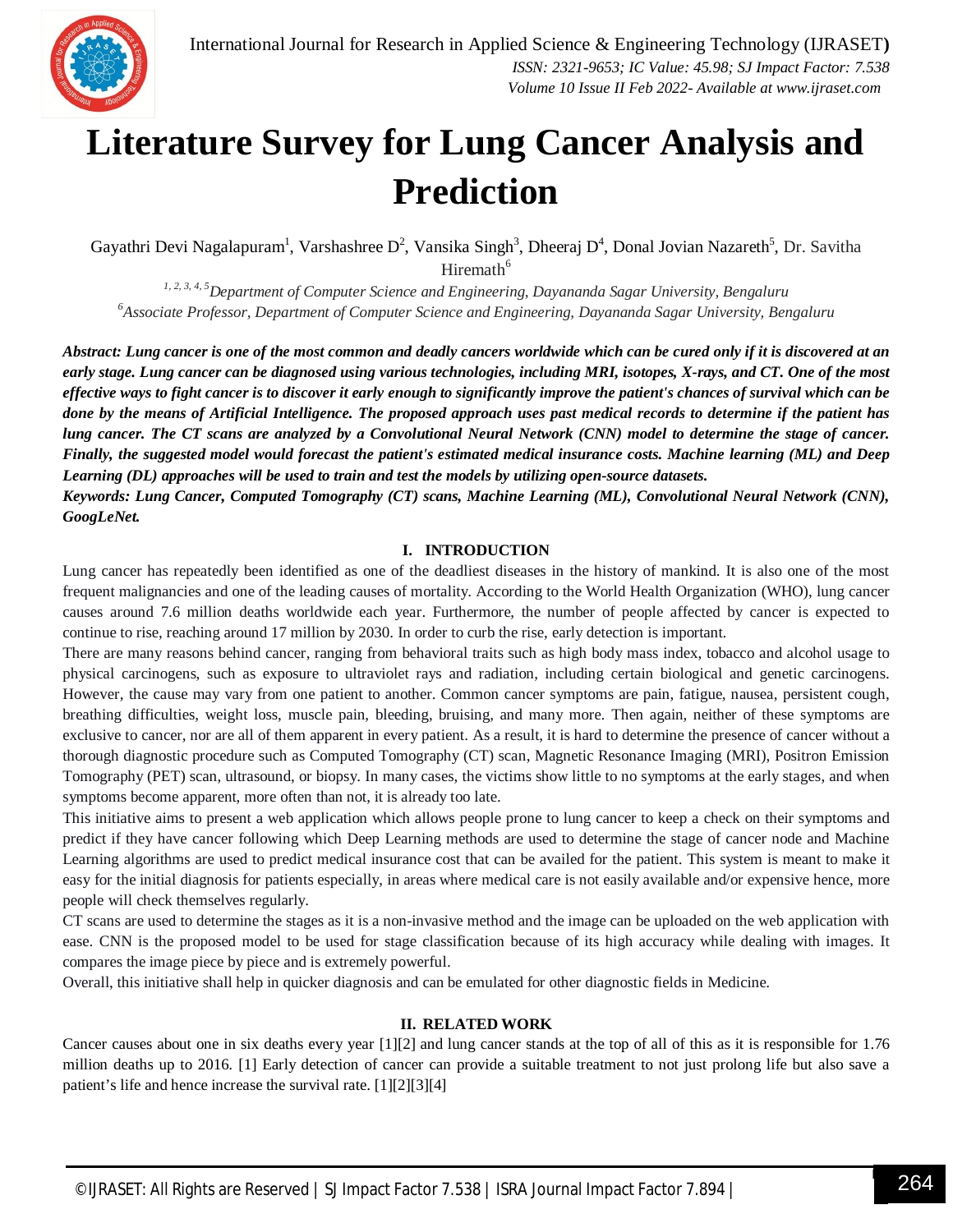International Journal for Research in Applied Science & Engineering Technology (IJRASET**)**



 *ISSN: 2321-9653; IC Value: 45.98; SJ Impact Factor: 7.538 Volume 10 Issue II Feb 2022- Available at www.ijraset.com*

The journal paper [1] published by Muthazhagan B, Ravi T, Rajinigirinath D (**2021**) states that with the aid of current lung cancer prediction technologies, predicting and detecting lung cancer at an early stage is a difficult challenge. An early lung tumor prediction might extend a person's life by one to five years.

They created a Support Vector Machine based classification model which provided about 98% prediction accuracy in a small amount of time.

However, the images were merely classified into 'abnormal' or 'normal' and did not take into account the various stages [Stage 0 – stage IV] which is what this project aims to improve on.

The paper [2] proposed by Masud M, Sikder N, et al. (**2021)** uses a CNN based model for classifying the image into one of five kinds: colon adenocarcinomas, benign colonic tissues, lung adenocarcinomas, lung squamous cell carcinomas and benign lung tissues.

While a peak accuracy of 96.33% has been achieved in the classification, the authors state that two out of five classes can have much improved performance with further experimentation. The dataset used is Histopathological and Histopathology is the microscopic examination of a biopsy which is an invasive process. Our approach prefers to work on CT scans which is a noninvasive mechanism to detect cancer.

Sajja T, Devarapalli R, et al. (**2019)** [3] published a paper which worked on detecting lung cancer using the pre-trained CNN model called Google-Net. The deployed 60% of all neurons in the drop out layers to prevent overfitting and achieved a simplified and sparse network for classifying the CT images into benign or malignant. The model still requires testing on various dropout ratios to check for better performance accuracy. Our approach aims to construct a simplified CNN model to classify cancer along with providing medical information costs.

Tripathi P, Tyagi S, et al. (**2019)** [4] published a paper in which they attempt to detect lung cancer using four different segmentation techniques of image processing.

They conclude that marker-controlled watershed segmentation provides the most accurate results. Through the comparative analysis, it is found that CT scans tend to provide the best chance at detecting cancer and should be the preferred means to do the same. Hence, we shall use Deep Learning on CT scans to classify the various stages.

Nasrullah Nasrullah et al. (**2019)** [5] study focuses on developing a model that can detect cancerous nodules using CT images. They opt to employ 3D CNN after some research because of its proven performance in image analysis. To further identify the condition as benign or malignant, they use 3D MixNet to extract nodule features, which are then classified using Gradient Boosting Machine (GBM). The proposed model was validated using the free response receiver operating characteristic (FROC) evaluation matrix to obtain a FROC score of 94.21%. The suggested model outperformed all other models in terms of computational cost and desired output accuracy.

Siddharth Bhatia et al. (**2019)** [6] present a method for detecting lung cancer using deep residual learning. They offer a series of preprocessing strategies for extracting cancer-vulnerable lung features using UNet and ResNet models. They examine the likelihood of predicting carcinogenic CT scans by comparing the effectiveness of classifiers such as Random forest and XGBoost. When the authors combine the two classifiers, they get the greatest accuracy of 84%. The constraint in this case is that the best achievable accuracy may have been higher.

Suren Makaju et al. (**2018)** [7] made a comparison of many probable cancer detection approaches and ranked them in order of effectiveness. They decide to upgrade that model to achieve even higher accuracy by selecting the current best approach from their survey of articles.

The Median and Gaussian filters were used in the pre-processing stage, and the data was then segmented using the Watershed algorithm. They went on to use support vector machines to identify diagnosed cancerous nodules as benign or malignant. This upgraded model outperformed the previous best model by 5.4%, with an accuracy rate of 92 %. The model's sole flaw is that it does not differentiate between cancer stages (I to IV).

Inspired by the AlphaGo system, Ali I et al. (**2018)** [8] developed a deep learning algorithm that takes a CT image and perceives it as a collection of states, producing a classification of whether or not a malignant nodule is present. They employ a Reinforcement Learning algorithm that improves with time and with more data.

Their research shows that the model's training data has a high accuracy of 99.1%, however the validation data has a low accuracy of 64.4 %. The model appears to be overfitted as a result of this. The authors suggest that because this is the only flaw, the constraint can be solved with more data.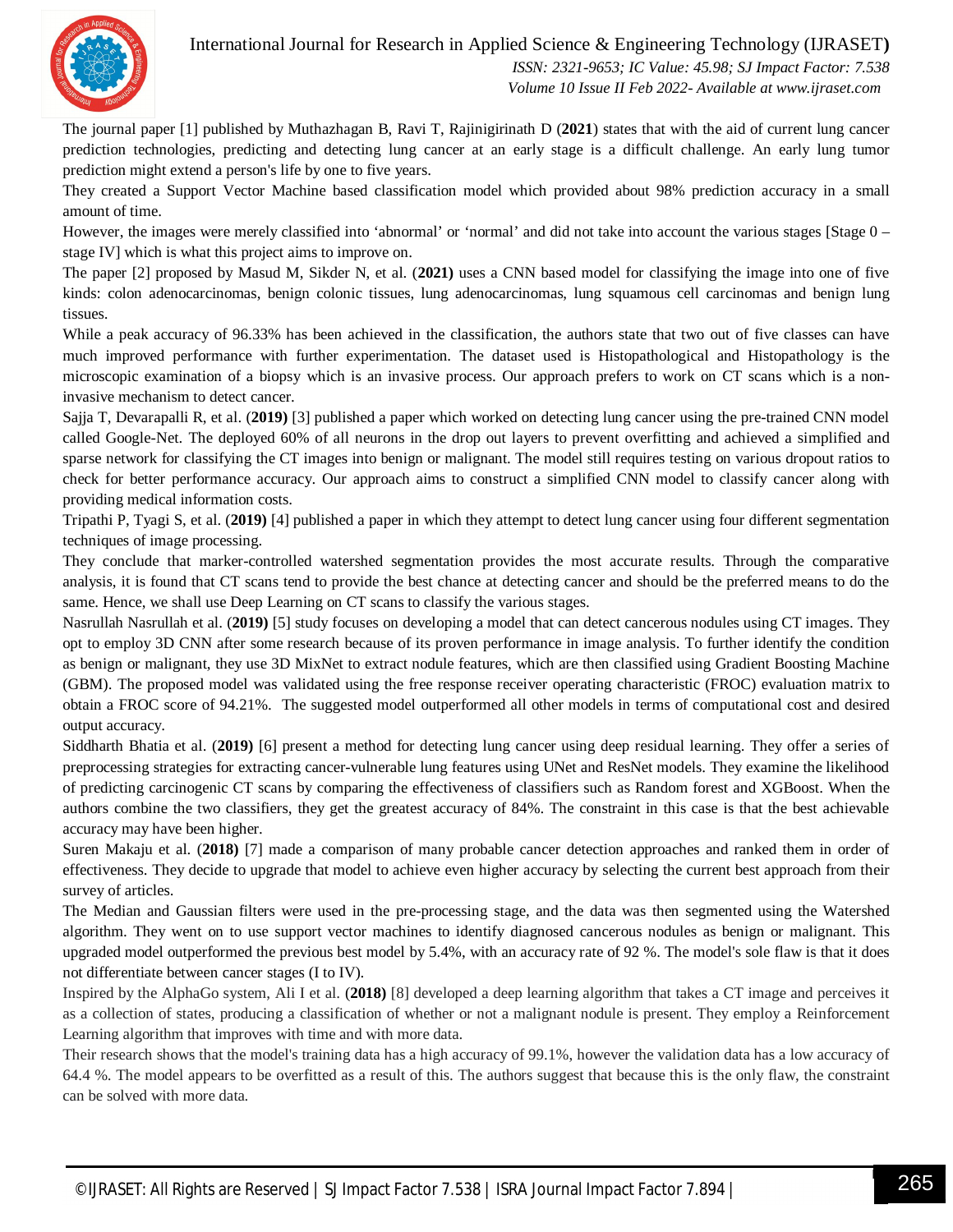

International Journal for Research in Applied Science & Engineering Technology (IJRASET**)**  *ISSN: 2321-9653; IC Value: 45.98; SJ Impact Factor: 7.538*

 *Volume 10 Issue II Feb 2022- Available at www.ijraset.com*

#### **III.ANALYSIS**

| Table I: Analysis of Various Methodologies |  |  |  |  |  |
|--------------------------------------------|--|--|--|--|--|
|--------------------------------------------|--|--|--|--|--|

| Sl. No.      | Author Name and Year                                             | Title of Paper                                                                                                                                           | Methodology                                                                                                      | Limitations/ Conclusions                                                                                                 |
|--------------|------------------------------------------------------------------|----------------------------------------------------------------------------------------------------------------------------------------------------------|------------------------------------------------------------------------------------------------------------------|--------------------------------------------------------------------------------------------------------------------------|
| $\mathbf{1}$ | Muthazhagan B, Ravi T,<br>Rajinigirinath D-2021                  | Enhanced<br>An<br>Computer-assisted<br>Lung<br>Cancer Detection Method<br>Using Content-Based Image<br>Retrieval and Data Mining<br>Techniques [1]       | Support Vector<br>Machine image<br>classification<br>algorithm                                                   | The<br>malignancy<br>is<br>classified as 'Normal' and<br>'Abnormal', not as Stages<br>$1-4$                              |
| $\mathbf{2}$ | Masud M, Sikder N, et al. -<br>2021                              | Machine<br>Learning<br>A<br>Approach to Diagnosing<br>Lung and Colon Cancer<br>Using a Deep Learning-<br>Classification<br><b>Based</b><br>Framework [2] | 3 Digital Image<br>Processing<br>techniques with<br><b>CNN</b>                                                   | Dataset uses microscopic<br>cells images rather than<br>CT/MRI scans                                                     |
| 3            | Sajja T, Devarapalli R,<br>Kalluri H-2019                        | Lung Cancer Detection<br>Based on CT Scan Images<br>by Using Deep Transfer<br>Learning [3]                                                               | A deep neural<br>network based<br>on Google-Net                                                                  | Overfitted data causing the<br>need for max dropout ratio                                                                |
| 4            | Tripathi P, Tyagi S, Nath<br>M-2019                              | Comparative Analysis of<br>Segmentation Techniques<br>for Lung Cancer Detection<br>$[4]$                                                                 | comparative<br>analysis- image<br>segmentation<br>techniques                                                     | marker-controlled<br>watershed<br>segmentation<br>provides<br>more<br>accurate<br>results.                               |
| 5            | Nasrullah N, Sang J,<br>Alam MS, Mateen M,<br>Cai B, Hu H - 2019 | Automated Lung Nodule<br>Detection<br>and<br>Classification Using Deep<br>Learning Combined with<br>Multiple Strategies [5]                              | Two 3D CNN<br>with CMixNet<br>architectures                                                                      | 3D CMixNet had better<br>feature<br>accuracy<br>exploitation<br>other<br>than<br>models compared with.                   |
| 6            | Bhatia S, Sinha Y, Goel<br>$L - 2019$                            | Lung Cancer Detection: A<br>Deep Learning Approach<br>[6]                                                                                                | residual<br>deep<br>with<br>networks<br><b>XGBoost</b><br>and<br>Random Forest<br>classifiers<br>and<br>ensemble | The highest accuracy was<br>84% using an ensemble of<br>both models tried which<br>still a comparatively low<br>accuracy |
| 7            | Makaju S, Prasad PW, et<br>al. - 2018                            | Cancer Detection<br>Lung<br>using CT Scan Images [7]                                                                                                     | Watershed<br>algorithm with<br><b>SVM</b>                                                                        | Classification of different<br>stages of cancer is not done                                                              |
| 8            | Ali I, Hart GR, et al. -<br>2018                                 | Lung Nodule Detection via<br>Deep<br>Reinforcement<br>Learning [8]                                                                                       | Reinforcement<br>learning<br>algorithm                                                                           | The model is overfit as<br>training accuracy obtained<br>was 99.1% whereas the<br>testing accuracy was 64.4%             |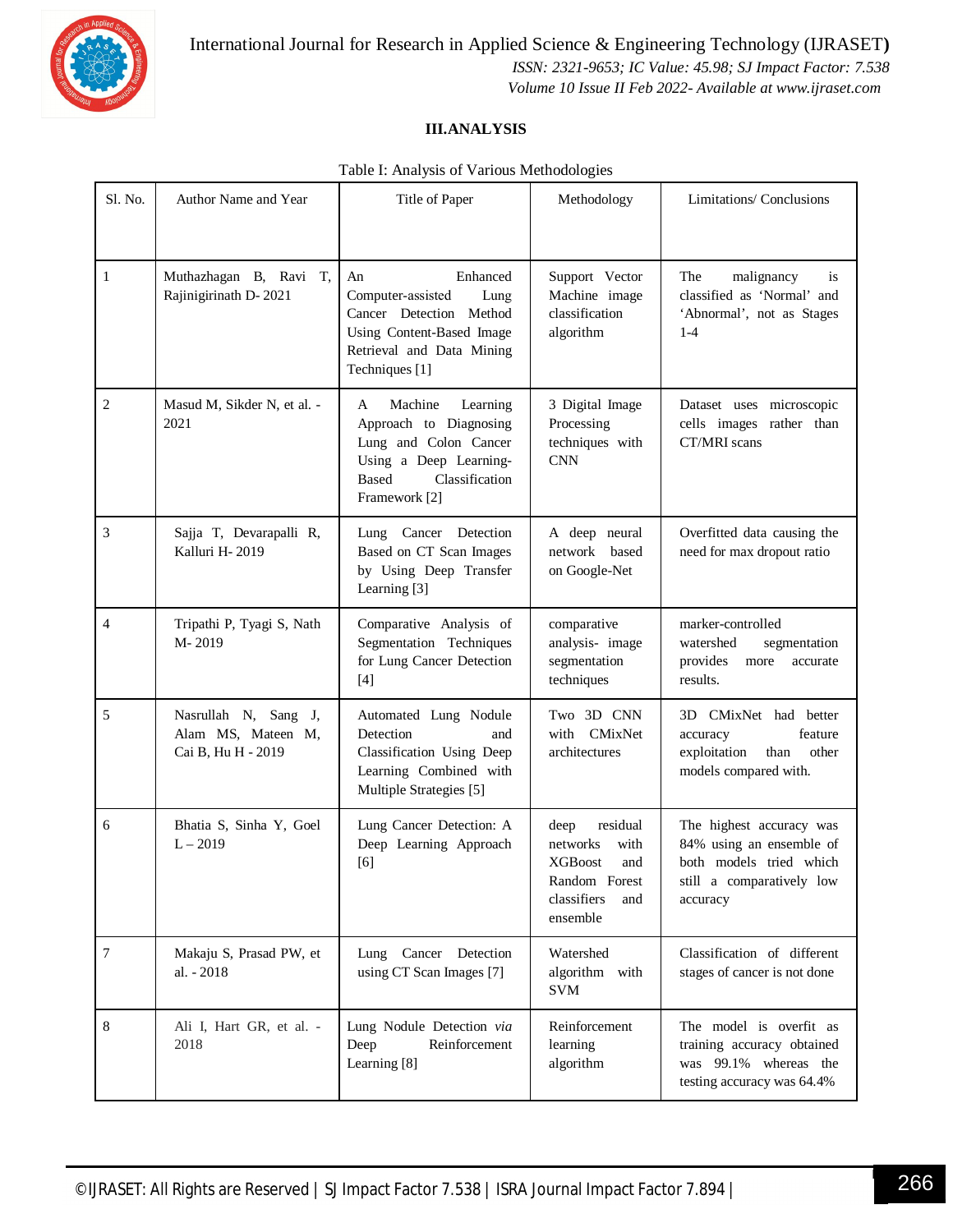

International Journal for Research in Applied Science & Engineering Technology (IJRASET**)**

 *ISSN: 2321-9653; IC Value: 45.98; SJ Impact Factor: 7.538 Volume 10 Issue II Feb 2022- Available at www.ijraset.com*

#### **IV. DESCRIPTION OF PROJECT**

The proposed project is a web application with the main web page comprising three buttons. The first button directs the user to the lung cancer analysis page, the second button to the lung cancer prediction page, and the third button takes the user to the insurance analysis page. The analysis pages contain interactive graphs made by Plotly. The visualizations provide a better understanding of the datasets. The lung cancer prediction page comprises a form that takes user symptoms as input of patient symptoms. Here, The Random Forest Classifier is trained with a dataset containing previous patients' symptoms records and is used to classify whether or not the patient has lung cancer. If the user does not have lung cancer, then it directs the user to a page displaying a message that the user is healthy. But, if the patient has lung cancer, then it directs the patient to another page. This page comprises the lung cancer stage classification button and the Medical insurance estimation form.

On clicking the lung cancer stage classification button, the user has to upload a CT Scan image to know whether it is a Normal, Benign, or Malignant case. The Convolutional Neural Network is trained with class weights using the IQ-OTHNCCD lung cancer dataset to perform this classification. Further, if it is a malignant case, it displays the lung cancer stage on a scale of 1 to 4. The GoogLeNet model which is trained using the LUNA16 dataset and LIDC-IDRI dataset is used to predict and display the Malignant stage of lung cancer. The datasets contain CT scan images and the patient's lung cancer stage and other patient details.

The Medical insurance estimation form takes user details like age, gender, region as input and provides the estimated lung cancer treatment costs. Here, a dataset containing previous patients records is used to train the Random Forest Regressor to predict the costs. Finally, to provide access to everyone, the proposed flask web application is deployed on Heroku. By using this web application, all the users can get results accurately, in less time effortlessly.

#### **V. CONCLUSION**

A technique for quick detection of lung cancer using CT scans was proposed in this research. We discovered that the random forest classifier and regressor gave more accurate results than other algorithms when we examined different machine learning techniques from the survey. In addition, Convolutional Neural Networks with class weights provide reliable results for categorizing CT scan pictures by overcoming unbalanced data issues. When compared to previous transfer learning models, the GoogLeNet model successfully predicts the malignant tumor level in less time.

As a result, the proposed model overcomes the disadvantages and provides an application in which the user may obtain information ranging from a basic level, such as symptom prediction. Then it allows lung cancer stage classification using CT scans, and presents insurance costs. The user may obtain all of the information they want from a single application in less time.

#### **REFERENCES**

- [1] Muthazhagan B, Ravi T, Rajinigirinath D. An enhanced computer-assisted lung cancer detection method using content-based image retrieval and data mining techniques. Journal of Ambient Intelligence and Humanized Computing. 2020 Jun 2:1-9.
- [2] Masud M, Sikder N, Nahid AA, Bairagi AK, AlZain MA. A machine learning approach to diagnosing lung and colon cancer using a deep learning-based classification framework. Sensors. 2021 Jan;21(3):748.
- [3] Sajja T, Devarapalli R, Kalluri H. Lung Cancer Detection Based on CT Scan Images by Using Deep Transfer Learning. Traitement du Signal. 2019 Oct;36(4):339-44.
- [4] Tripathi P, Tyagi S, Nath M. A comparative analysis of segmentation techniques for lung cancer detection. Pattern Recognition and Image Analysis. 2019 Jan;29(1):167-73.
- [5] Nasrullah N, Sang J, Alam MS, Mateen M, Cai B, Hu H. Automated lung nodule detection and classification using deep learning combined with multiple strategies. Sensors. 2019 Jan;19(17):3722.
- [6] Bhatia S, Sinha Y, Goel L. Lung cancer detection: a deep learning approach. InSoft Computing for Problem Solving 2019 (pp. 699-705). Springer, Singapore.
- [7] Makaju S, Prasad PW, Alsadoon A, Singh AK, Elchouemi A. Lung cancer detection using CT scan images. Procedia Computer Science. 2018 Jan 1;125:107- 14.
- [8] Ali I, Hart GR, Gunabushanam G, Liang Y, Muhammad W, Nartowt B, Kane M, Ma X, Deng J. Lung nodule detection via deep reinforcement learning. Frontiers in oncology. 2018 Apr 16;8:108.